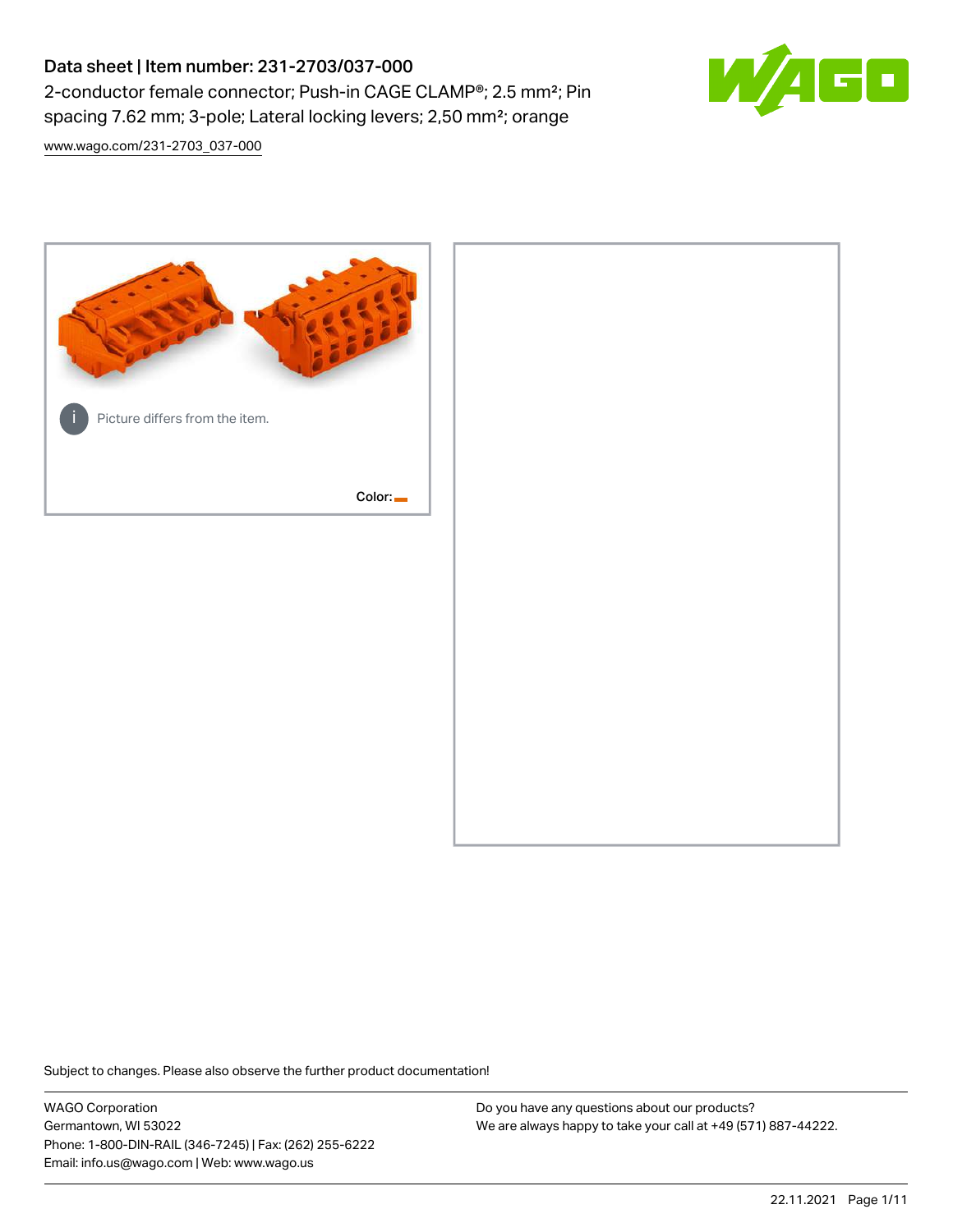

Dimensions in mm

 $L =$  (pole no.  $-2$ ) x pin spacing + 12.5 mm

2- to 3-pole female connectors – one latch only

#### Item description

- **Universal connection for all conductor types**
- **Two conductor entries per pole**
- $\blacksquare$ For looping through power or data buses
- $\blacksquare$ Bus connection is retained, even when unmated
- $\blacksquare$ Push-in termination of solid and ferruled conductors
- $\blacksquare$ With coding fingers

Subject to changes. Please also observe the further product documentation!

WAGO Corporation Germantown, WI 53022 Phone: 1-800-DIN-RAIL (346-7245) | Fax: (262) 255-6222 Email: info.us@wago.com | Web: www.wago.us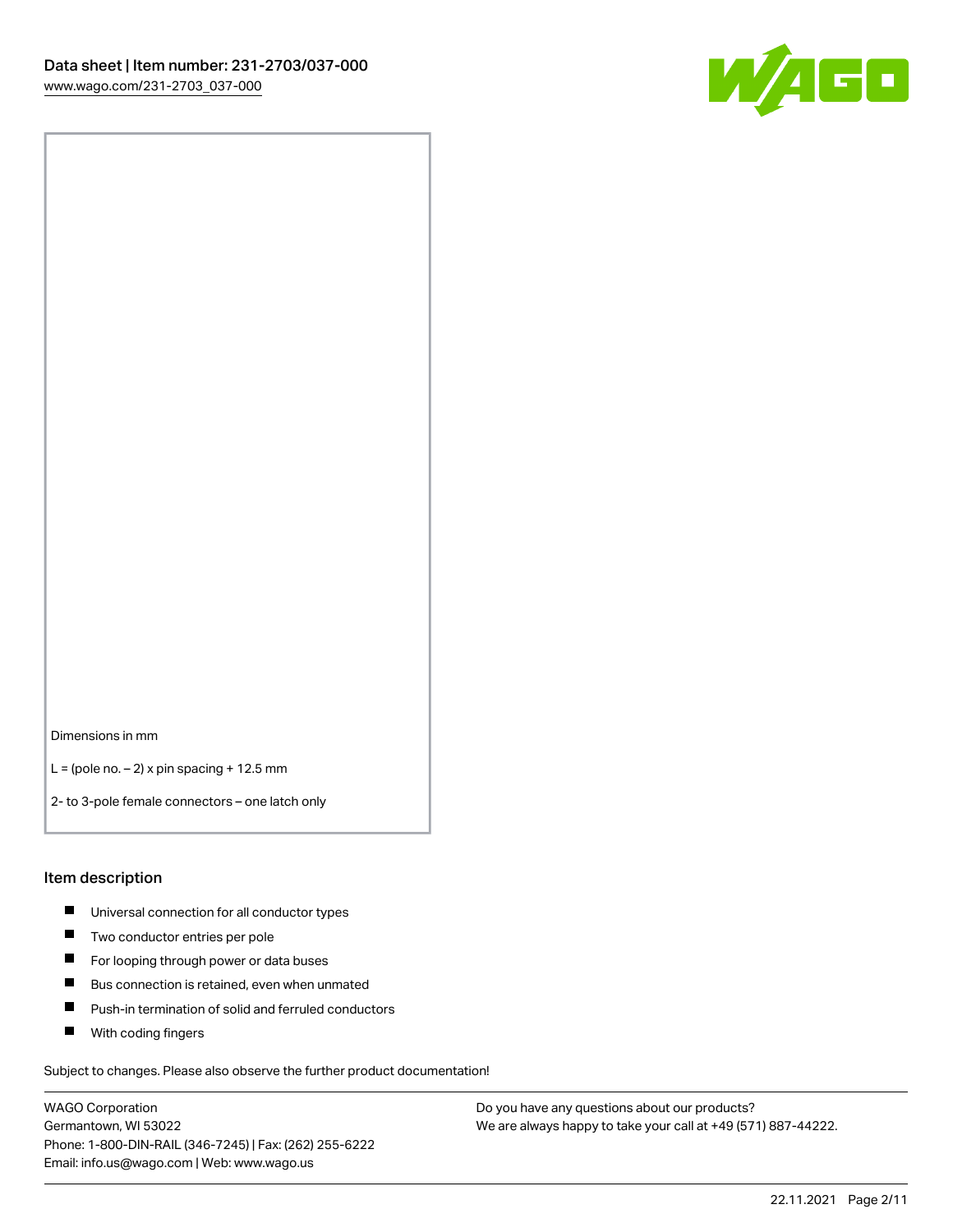

#### Data Notes

| .                    |                                                                                                                                                                                                                                                                                                                                   |
|----------------------|-----------------------------------------------------------------------------------------------------------------------------------------------------------------------------------------------------------------------------------------------------------------------------------------------------------------------------------|
| Safety information 1 | The MCS-MULTI CONNECTION SYSTEM includes connectors<br>without breaking capacity in accordance with DIN EN 61984. When<br>used as intended, these connectors must not be connected<br>/disconnected when live or under load. The circuit design should<br>ensure header pins, which can be touched, are not live when<br>unmated. |
| Variants:            | Gold-plated or partially gold-plated contact surfaces<br>Other versions (or variants) can be requested from WAGO Sales or<br>configured at https://configurator.wago.com/                                                                                                                                                         |

### Electrical data

#### IEC Approvals

| Ratings per                 | IEC/EN 60664-1                                                        |
|-----------------------------|-----------------------------------------------------------------------|
| Rated voltage (III / 3)     | 500 V                                                                 |
| Rated surge voltage (III/3) | 6 <sub>k</sub> V                                                      |
| Rated voltage (III/2)       | 630 V                                                                 |
| Rated surge voltage (III/2) | 6 <sub>k</sub> V                                                      |
| Nominal voltage (II/2)      | 1000 V                                                                |
| Rated surge voltage (II/2)  | 6 kV                                                                  |
| Rated current               | 16 A                                                                  |
| Legend (ratings)            | $(III / 2)$ $\triangle$ Overvoltage category III / Pollution degree 2 |

### UL Approvals

| Approvals per                  | UL 1059 |
|--------------------------------|---------|
| Rated voltage UL (Use Group B) | 300 V   |
| Rated current UL (Use Group B) | 20 A    |
| Rated voltage UL (Use Group D) | 300 V   |
| Rated current UL (Use Group D) | 10 A    |

#### Ratings per UL

| Rated voltage UL 1977 | 600 V |
|-----------------------|-------|
| Rated current UL 1977 | 20A   |

Subject to changes. Please also observe the further product documentation!

WAGO Corporation Germantown, WI 53022 Phone: 1-800-DIN-RAIL (346-7245) | Fax: (262) 255-6222 Email: info.us@wago.com | Web: www.wago.us Do you have any questions about our products? We are always happy to take your call at +49 (571) 887-44222.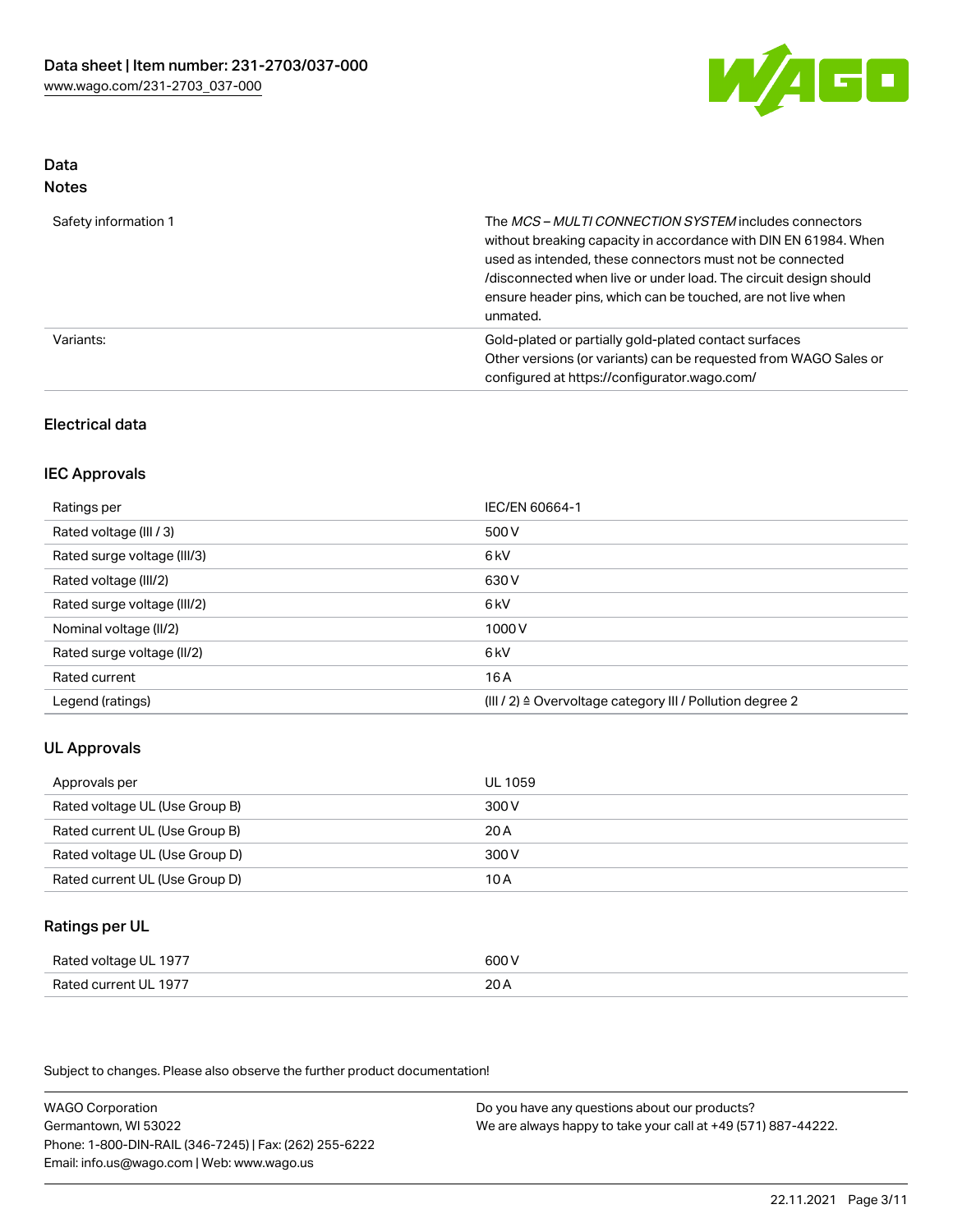

#### CSA Approvals

| Approvals per                   | CSA   |
|---------------------------------|-------|
| Rated voltage CSA (Use Group B) | 300 V |
| Rated current CSA (Use Group B) | 15 A  |
| Rated voltage CSA (Use Group D) | 300 V |
| Rated current CSA (Use Group D) | 10 A  |

### Connection data

| Total number of connection points |  |
|-----------------------------------|--|
| Total number of potentials        |  |
| Number of connection types        |  |
| Number of levels                  |  |

### Connection 1

#### Connection technology **Push-in CAGE CLAMP<sup>®</sup>**

| ັ                                                 | Push-in CAGE CLAMP                    |
|---------------------------------------------------|---------------------------------------|
| Actuation type                                    | Operating tool                        |
| Solid conductor                                   | $0.22.5$ mm <sup>2</sup> / 24  12 AWG |
| Fine-stranded conductor                           | $0.22.5$ mm <sup>2</sup> / 24  12 AWG |
| Fine-stranded conductor; with insulated ferrule   | $0.251.5$ mm <sup>2</sup>             |
| Fine-stranded conductor; with uninsulated ferrule | $0.252.5$ mm <sup>2</sup>             |
| Strip length                                      | $910$ mm / 0.35  0.39 inch            |
| Number of poles                                   | 3                                     |
| Conductor entry direction to mating direction     | 0°                                    |

# Physical data

| Pin spacing | 7.62 mm / 0.3 inch    |
|-------------|-----------------------|
| Width       | 36.67 mm / 1.444 inch |
| Height      | 20.8 mm / 0.819 inch  |
| Depth       | 29.8 mm / 1.173 inch  |

#### Plug-in connection

| Contact type (pluggable connector) | Female connector/socket |
|------------------------------------|-------------------------|
| Connector (connection type)        | for conductor           |
| Mismating protection               | No                      |
| Locking of plug-in connection      | locking lever           |
|                                    |                         |

Subject to changes. Please also observe the further product documentation!

| <b>WAGO Corporation</b>                                | Do you have any questions about our products?                 |
|--------------------------------------------------------|---------------------------------------------------------------|
| Germantown, WI 53022                                   | We are always happy to take your call at +49 (571) 887-44222. |
| Phone: 1-800-DIN-RAIL (346-7245)   Fax: (262) 255-6222 |                                                               |
| Email: info.us@wago.com   Web: www.wago.us             |                                                               |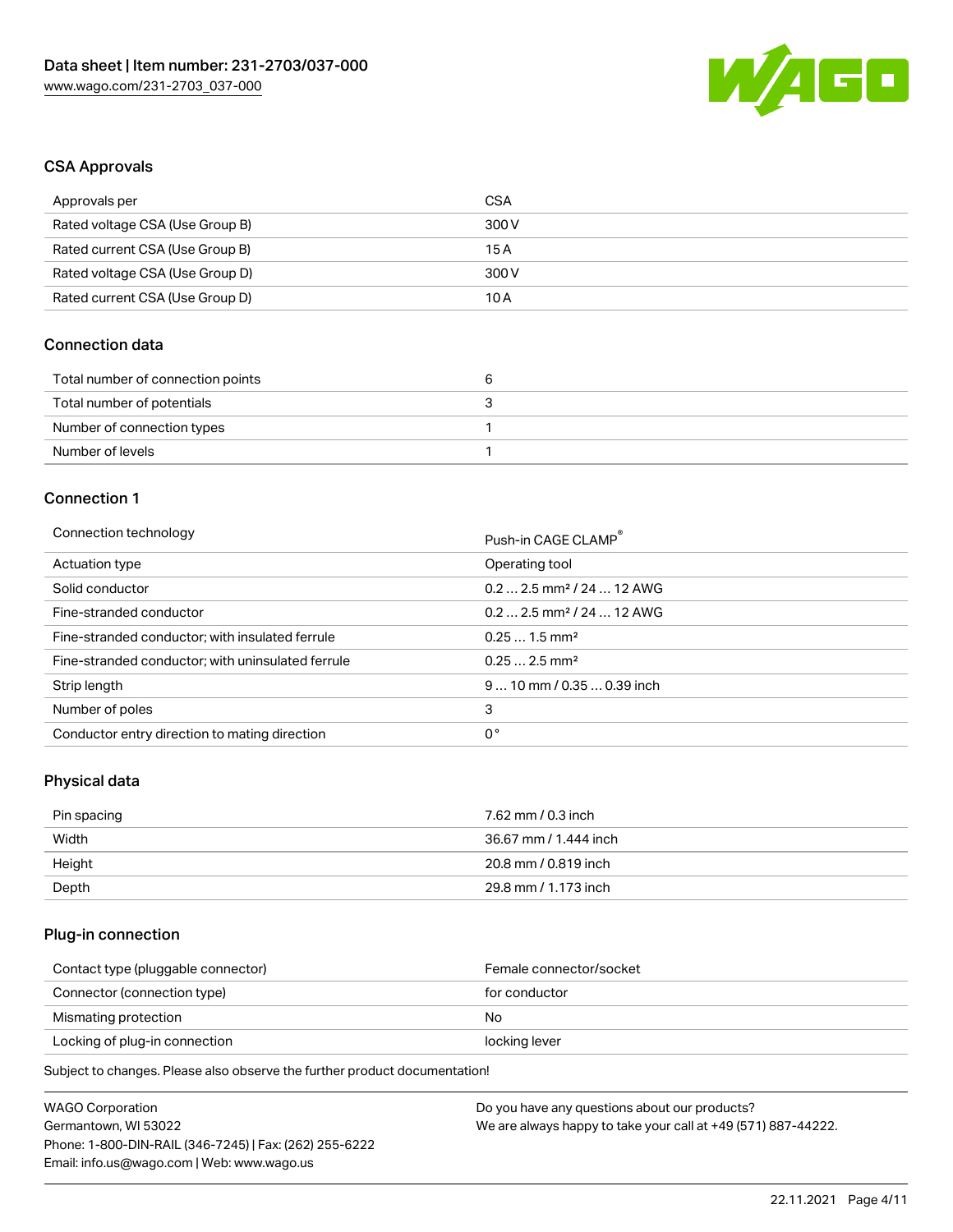

### Material data

| Color                       | orange                            |
|-----------------------------|-----------------------------------|
| Material group              |                                   |
| Insulation material         | Polyamide (PA66)                  |
| Flammability class per UL94 | V <sub>0</sub>                    |
| Clamping spring material    | Chrome nickel spring steel (CrNi) |
| Contact material            | Copper alloy                      |
| Contact plating             | tin-plated                        |
| Fire load                   | 0.195 MJ                          |
| Weight                      | 9.6 <sub>g</sub>                  |

#### Environmental requirements

### Commercial data

| <b>Product Group</b>  | 3 (Multi Conn. System) |
|-----------------------|------------------------|
| PU (SPU)              | 50 Stück               |
| Packaging type        | box                    |
| Country of origin     | PL                     |
| <b>GTIN</b>           | 4044918565349          |
| Customs tariff number | 8536694040             |

#### Approvals / Certificates

#### Country specific Approvals

|      |                          |                                 | Certificate |
|------|--------------------------|---------------------------------|-------------|
| Logo | Approval                 | <b>Additional Approval Text</b> | name        |
|      | CB.                      | IEC 61984                       | NL-39756    |
|      | DEKRA Certification B.V. |                                 |             |

#### Ship Approvals

| Logo | Approval                                  | <b>Additional Approval Text</b> | Certificate<br>name             |
|------|-------------------------------------------|---------------------------------|---------------------------------|
| ABS  | <b>ABS</b><br>American Bureau of Shipping | $\overline{\phantom{a}}$        | 19-<br>HG1869876-<br><b>PDA</b> |

#### UL-Approvals

Subject to changes. Please also observe the further product documentation!

| <b>WAGO Corporation</b>                                | Do you have any questions about our products?                 |
|--------------------------------------------------------|---------------------------------------------------------------|
| Germantown, WI 53022                                   | We are always happy to take your call at +49 (571) 887-44222. |
| Phone: 1-800-DIN-RAIL (346-7245)   Fax: (262) 255-6222 |                                                               |
| Email: info.us@wago.com   Web: www.wago.us             |                                                               |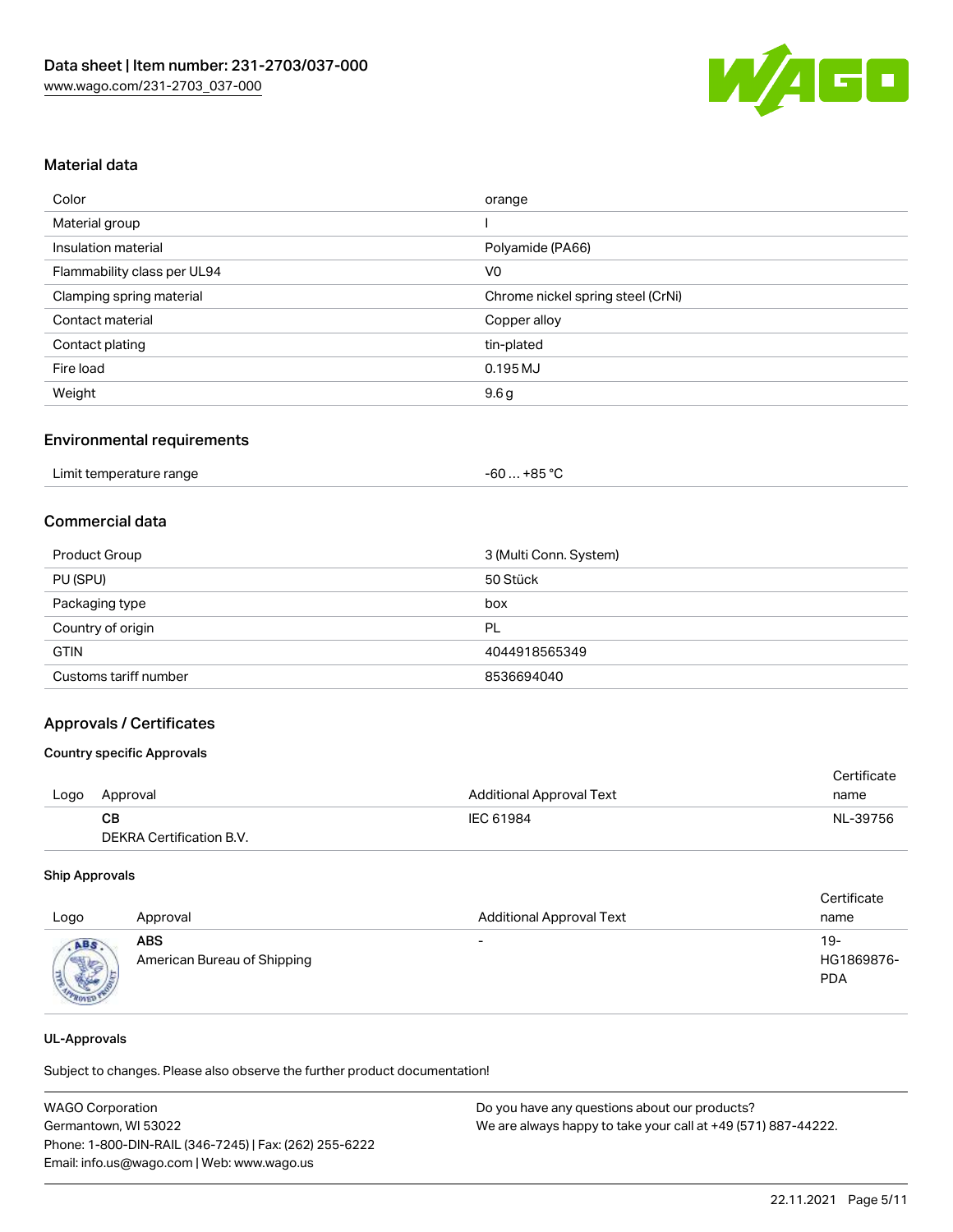

| Logo                       | Approval                            | <b>Additional Approval Text</b> | Certificate<br>name |
|----------------------------|-------------------------------------|---------------------------------|---------------------|
| $\boldsymbol{\mathcal{P}}$ | UL<br>UL International Germany GmbH | <b>UL 1059</b>                  | E45172              |
| Ъ                          | UL<br>UL International Germany GmbH | <b>UL 1977</b>                  | E45171              |

## Counterpart

|               | Item no.731-633<br>1-conductor male connector; CAGE CLAMP®; 2.5 mm <sup>2</sup> ; Pin spacing 7.62 mm; 3-pole; 2,50 mm <sup>2</sup> ;<br>orange | www.wago.com/731-633             |
|---------------|-------------------------------------------------------------------------------------------------------------------------------------------------|----------------------------------|
|               | Item no.231-733/001-000<br>THT male header; 1.0 x 1.0 mm solder pin; straight; Pin spacing 7.62 mm; 3-pole; orange                              | www.wago.com/231-733/001-<br>000 |
| <b>ANDREW</b> | Item no.231-933/001-000<br>THT male header; 1.0 x 1.0 mm solder pin; angled; Pin spacing 7.62 mm; 3-pole; orange                                | www.wago.com/231-933/001-<br>000 |

### Optional accessories

| errule |
|--------|
|--------|

| Ferrule |                                                                                                                         |                      |
|---------|-------------------------------------------------------------------------------------------------------------------------|----------------------|
|         | Item no.: 216-101<br>Ferrule; Sleeve for 0.5 mm <sup>2</sup> / AWG 22; uninsulated; electro-tin plated; silver-colored  | www.wago.com/216-101 |
|         | Item no.: 216-104<br>Ferrule; Sleeve for 1.5 mm <sup>2</sup> / AWG 16; uninsulated; electro-tin plated; silver-colored  | www.wago.com/216-104 |
|         | Item no.: 216-106<br>Ferrule; Sleeve for 2.5 mm <sup>2</sup> / AWG 14; uninsulated; electro-tin plated; silver-colored  | www.wago.com/216-106 |
|         | Item no.: 216-102<br>Ferrule; Sleeve for 0.75 mm <sup>2</sup> / AWG 20; uninsulated; electro-tin plated; silver-colored | www.wago.com/216-102 |
|         | Item no.: 216-103<br>Ferrule; Sleeve for 1 mm <sup>2</sup> / AWG 18; uninsulated; electro-tin plated                    | www.wago.com/216-103 |
|         | Item no.: 216-123<br>Ferrule; Sleeve for 1 mm <sup>2</sup> / AWG 18; uninsulated; electro-tin plated; silver-colored    | www.wago.com/216-123 |

Subject to changes. Please also observe the further product documentation!

| <b>WAGO Corporation</b>                                | Do you have any questions about our products?                 |
|--------------------------------------------------------|---------------------------------------------------------------|
| Germantown, WI 53022                                   | We are always happy to take your call at +49 (571) 887-44222. |
| Phone: 1-800-DIN-RAIL (346-7245)   Fax: (262) 255-6222 |                                                               |
| Email: info.us@wago.com   Web: www.wago.us             |                                                               |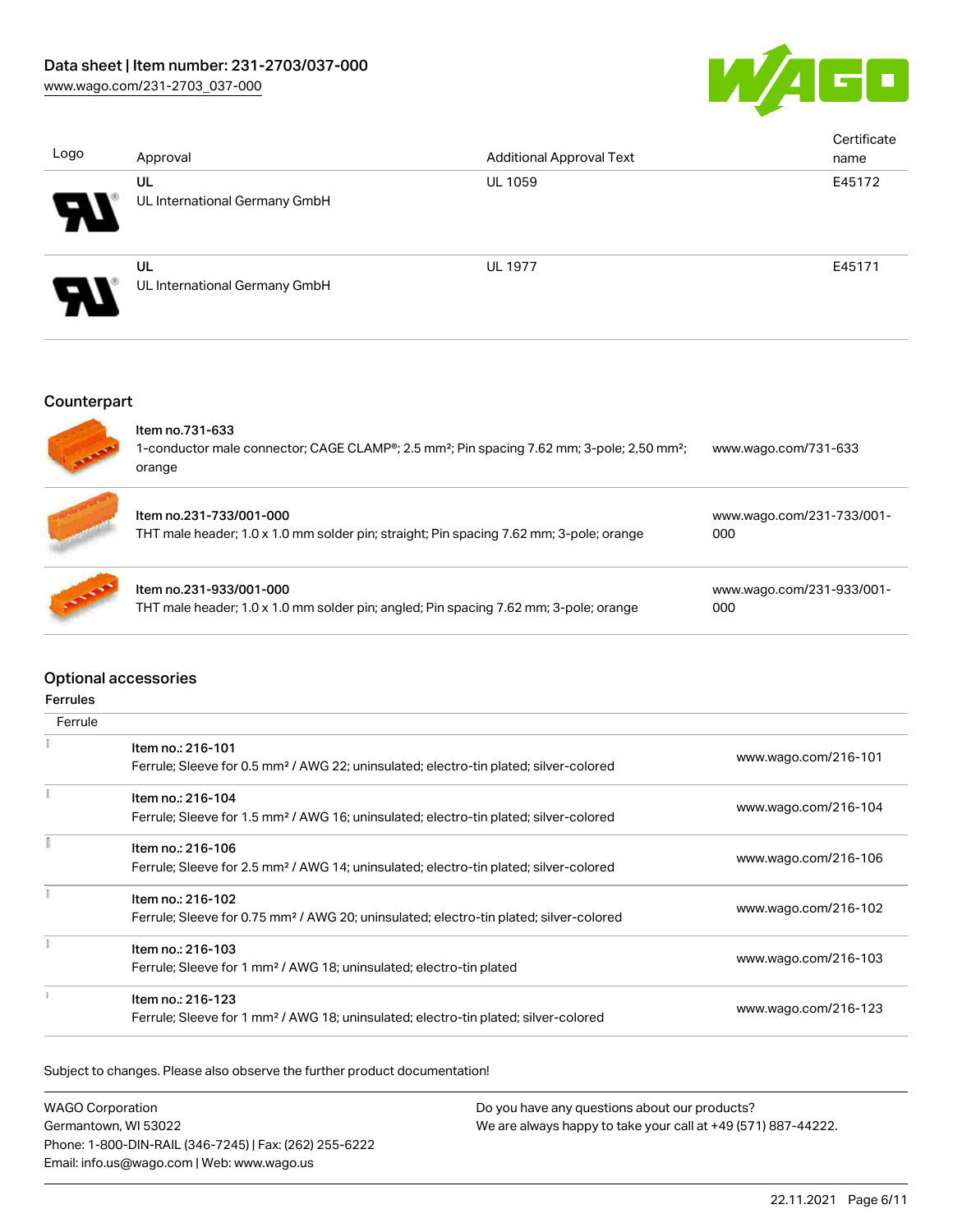## Data sheet | Item number: 231-2703/037-000

Phone: 1-800-DIN-RAIL (346-7245) | Fax: (262) 255-6222

Email: info.us@wago.com | Web: www.wago.us

[www.wago.com/231-2703\\_037-000](http://www.wago.com/231-2703_037-000)



|    | Item no.: 216-122<br>Ferrule; Sleeve for 0.75 mm <sup>2</sup> / AWG 20; uninsulated; electro-tin plated; silver-colored                                                                           |                                                                                                                | www.wago.com/216-122 |
|----|---------------------------------------------------------------------------------------------------------------------------------------------------------------------------------------------------|----------------------------------------------------------------------------------------------------------------|----------------------|
| I. | Item no.: 216-124<br>Ferrule; Sleeve for 1.5 mm <sup>2</sup> / AWG 16; uninsulated; electro-tin plated                                                                                            |                                                                                                                | www.wago.com/216-124 |
|    | Item no.: 216-142<br>Ferrule; Sleeve for 0.75 mm <sup>2</sup> / 18 AWG; uninsulated; electro-tin plated; electrolytic copper; gastight<br>crimped; acc. to DIN 46228, Part 1/08.92                |                                                                                                                | www.wago.com/216-142 |
|    | Item no.: 216-132<br>Ferrule; Sleeve for 0.34 mm <sup>2</sup> / AWG 24; uninsulated; electro-tin plated                                                                                           |                                                                                                                | www.wago.com/216-132 |
|    | Item no.: 216-121<br>Ferrule; Sleeve for 0.5 mm <sup>2</sup> / AWG 22; uninsulated; electro-tin plated; silver-colored                                                                            |                                                                                                                | www.wago.com/216-121 |
|    | Item no.: 216-143<br>Ferrule; Sleeve for 1 mm <sup>2</sup> / AWG 18; uninsulated; electro-tin plated; electrolytic copper; gastight<br>crimped; acc. to DIN 46228, Part 1/08.92                   |                                                                                                                | www.wago.com/216-143 |
|    | Item no.: 216-131<br>Ferrule; Sleeve for 0.25 mm <sup>2</sup> / AWG 24; uninsulated; electro-tin plated; silver-colored                                                                           |                                                                                                                | www.wago.com/216-131 |
|    | Item no.: 216-141<br>Ferrule; Sleeve for 0.5 mm <sup>2</sup> / 20 AWG; uninsulated; electro-tin plated; electrolytic copper; gastight<br>crimped; acc. to DIN 46228, Part 1/08.92                 |                                                                                                                | www.wago.com/216-141 |
|    | Item no.: 216-152<br>Ferrule; Sleeve for 0.34 mm <sup>2</sup> / AWG 24; uninsulated; electro-tin plated                                                                                           |                                                                                                                | www.wago.com/216-152 |
|    | Item no.: 216-203<br>Ferrule; Sleeve for 1 mm <sup>2</sup> / AWG 18; insulated; electro-tin plated; red                                                                                           |                                                                                                                | www.wago.com/216-203 |
|    | Item no.: 216-202<br>Ferrule; Sleeve for 0.75 mm <sup>2</sup> / 18 AWG; insulated; electro-tin plated; gray                                                                                       |                                                                                                                | www.wago.com/216-202 |
|    | Item no.: 216-151<br>Ferrule; Sleeve for 0.25 mm <sup>2</sup> / AWG 24; uninsulated; electro-tin plated                                                                                           |                                                                                                                | www.wago.com/216-151 |
| Â  | Item no.: 216-204<br>Ferrule; Sleeve for 1.5 mm <sup>2</sup> / AWG 16; insulated; electro-tin plated; black                                                                                       |                                                                                                                | www.wago.com/216-204 |
|    | Item no.: 216-144<br>Ferrule: Sleeve for 1.5 mm <sup>2</sup> / AWG 16: uninsulated: electro-tin plated: electrolytic copper: gastight<br>crimped; acc. to DIN 46228, Part 1/08.92; silver-colored |                                                                                                                | www.wago.com/216-144 |
|    | Item no.: 216-201<br>Ferrule; Sleeve for 0.5 mm <sup>2</sup> / 20 AWG; insulated; electro-tin plated; white                                                                                       |                                                                                                                | www.wago.com/216-201 |
|    | Item no.: 216-223<br>Ferrule; Sleeve for 1 mm <sup>2</sup> / AWG 18; insulated; electro-tin plated; red                                                                                           |                                                                                                                | www.wago.com/216-223 |
|    | Item no.: 216-241<br>Ferrule; Sleeve for 0.5 mm <sup>2</sup> / 20 AWG; insulated; electro-tin plated; electrolytic copper; gastight<br>crimped; acc. to DIN 46228, Part 4/09.90; white            |                                                                                                                | www.wago.com/216-241 |
|    | Item no.: 216-242<br>Ferrule; Sleeve for 0.75 mm <sup>2</sup> / 18 AWG; insulated; electro-tin plated; electrolytic copper; gastight                                                              |                                                                                                                | www.wago.com/216-242 |
|    | Subject to changes. Please also observe the further product documentation!                                                                                                                        |                                                                                                                |                      |
|    | <b>WAGO Corporation</b><br>Germantown, WI 53022                                                                                                                                                   | Do you have any questions about our products?<br>We are always happy to take your call at +49 (571) 887-44222. |                      |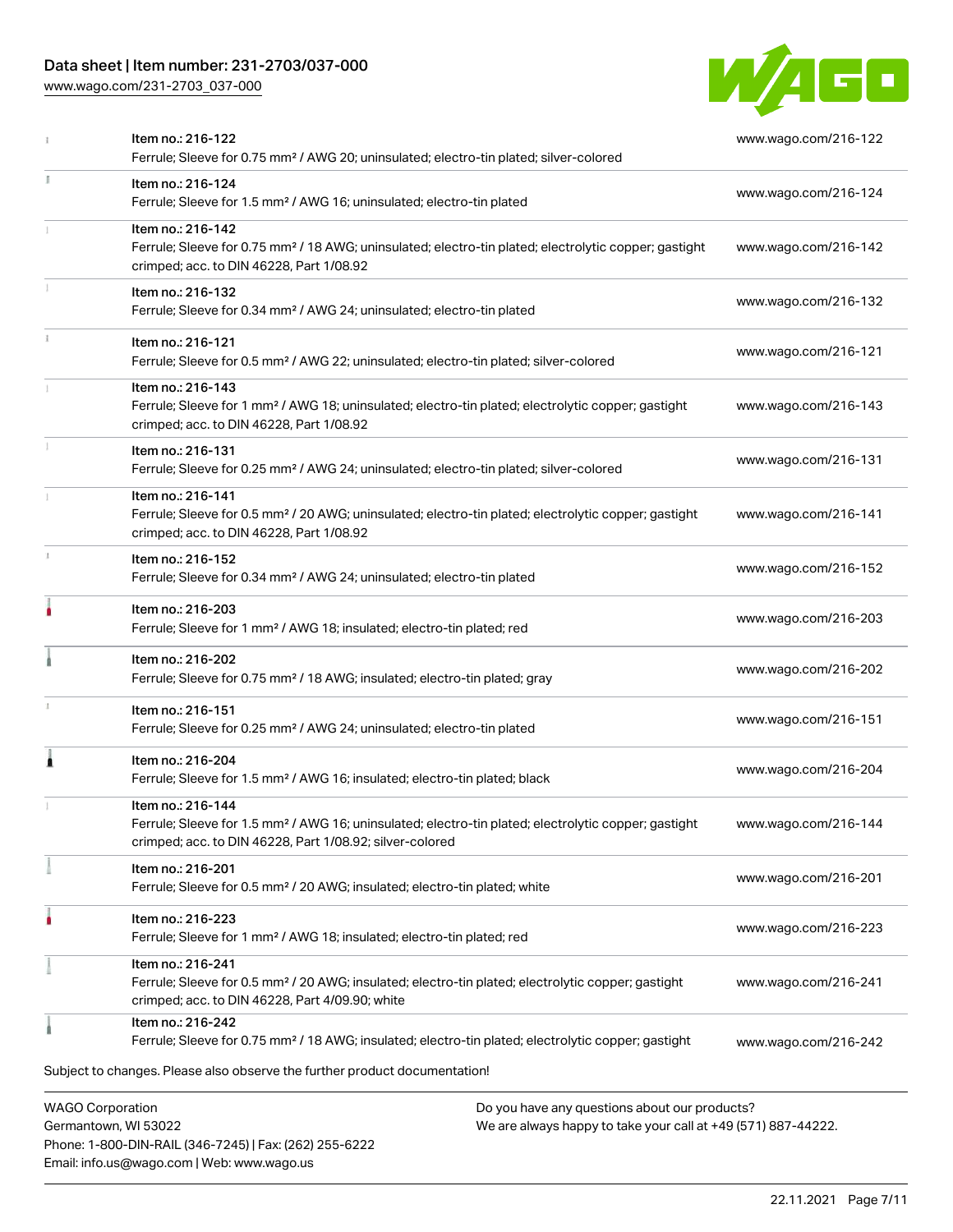[www.wago.com/231-2703\\_037-000](http://www.wago.com/231-2703_037-000)



crimped; acc. to DIN 46228, Part 4/09.90; gray

|                      | Item no.: 216-222<br>Ferrule; Sleeve for 0.75 mm <sup>2</sup> / 18 AWG; insulated; electro-tin plated; gray                                                                                             | www.wago.com/216-222 |
|----------------------|---------------------------------------------------------------------------------------------------------------------------------------------------------------------------------------------------------|----------------------|
|                      | Item no.: 216-221<br>Ferrule; Sleeve for 0.5 mm <sup>2</sup> / 20 AWG; insulated; electro-tin plated; white                                                                                             | www.wago.com/216-221 |
|                      | Item no.: 216-224<br>Ferrule; Sleeve for 1.5 mm <sup>2</sup> / AWG 16; insulated; electro-tin plated; black                                                                                             | www.wago.com/216-224 |
|                      | Item no.: 216-243<br>Ferrule; Sleeve for 1 mm <sup>2</sup> / AWG 18; insulated; electro-tin plated; electrolytic copper; gastight crimped; www.wago.com/216-243<br>acc. to DIN 46228, Part 4/09.90; red |                      |
|                      | Item no.: 216-244<br>Ferrule; Sleeve for 1.5 mm <sup>2</sup> / AWG 16; insulated; electro-tin plated; electrolytic copper; gastight<br>crimped; acc. to DIN 46228, Part 4/09.90; black                  | www.wago.com/216-244 |
|                      | Item no.: 216-263<br>Ferrule; Sleeve for 1 mm <sup>2</sup> / AWG 18; insulated; electro-tin plated; electrolytic copper; gastight crimped; www.wago.com/216-263<br>acc. to DIN 46228, Part 4/09.90; red |                      |
|                      | Item no.: 216-264<br>Ferrule; Sleeve for 1.5 mm <sup>2</sup> / AWG 16; insulated; electro-tin plated; electrolytic copper; gastight<br>crimped; acc. to DIN 46228, Part 4/09.90; black                  | www.wago.com/216-264 |
|                      | Item no.: 216-284<br>Ferrule; Sleeve for 1.5 mm <sup>2</sup> / AWG 16; insulated; electro-tin plated; electrolytic copper; gastight<br>crimped; acc. to DIN 46228, Part 4/09.90; black                  | www.wago.com/216-284 |
|                      | Item no.: 216-262<br>Ferrule; Sleeve for 0.75 mm <sup>2</sup> / 18 AWG; insulated; electro-tin plated; electrolytic copper; gastight<br>crimped; acc. to DIN 46228, Part 4/09.90; gray                  | www.wago.com/216-262 |
|                      | Item no.: 216-301<br>Ferrule; Sleeve for 0.25 mm <sup>2</sup> / AWG 24; insulated; electro-tin plated; yellow                                                                                           | www.wago.com/216-301 |
|                      | Item no.: 216-321<br>Ferrule; Sleeve for 0.25 mm <sup>2</sup> / AWG 24; insulated; electro-tin plated; yellow                                                                                           | www.wago.com/216-321 |
|                      | Item no.: 216-322<br>Ferrule; Sleeve for 0.34 mm <sup>2</sup> / 22 AWG; insulated; electro-tin plated; green                                                                                            | www.wago.com/216-322 |
|                      | Item no.: 216-302<br>Ferrule; Sleeve for 0.34 mm <sup>2</sup> / 22 AWG; insulated; electro-tin plated; light turquoise                                                                                  | www.wago.com/216-302 |
| <b>Strain relief</b> |                                                                                                                                                                                                         |                      |
| Strain relief plate  |                                                                                                                                                                                                         |                      |
| B                    | Item no.: 734-228<br>Strain relief plate; 12.5 mm wide; orange                                                                                                                                          | www.wago.com/734-228 |
| Insulations stops    |                                                                                                                                                                                                         |                      |
| Insulation stop      |                                                                                                                                                                                                         |                      |

Subject to changes. Please also observe the further product documentation!

WAGO Corporation Germantown, WI 53022 Phone: 1-800-DIN-RAIL (346-7245) | Fax: (262) 255-6222 Email: info.us@wago.com | Web: www.wago.us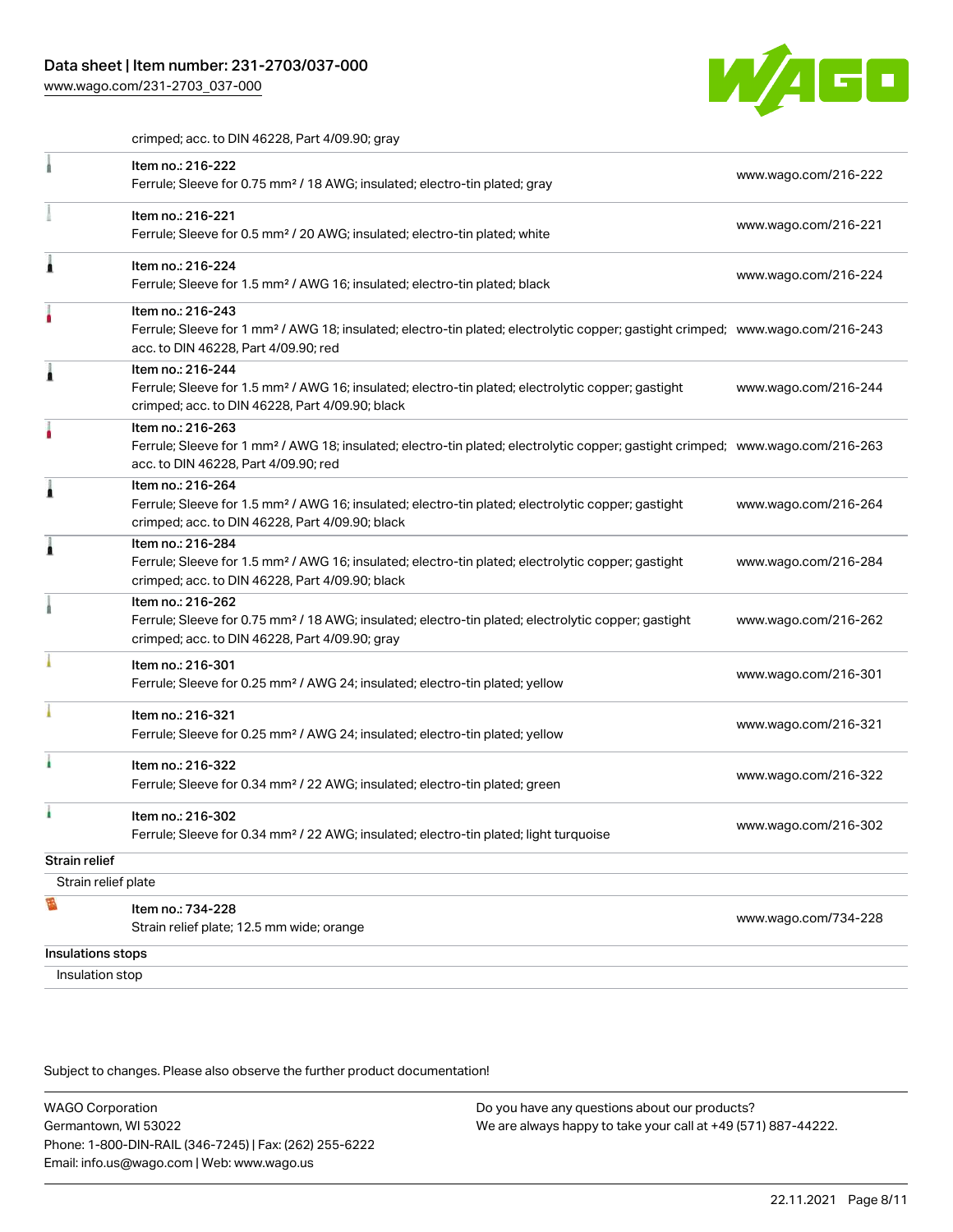Phone: 1-800-DIN-RAIL (346-7245) | Fax: (262) 255-6222

Email: info.us@wago.com | Web: www.wago.us



[www.wago.com/231-673](http://www.wago.com/231-673)

Item no.: 231-673 Insulation stop; 0.08-0.2 mm² / 0.2 mm² "s"; white

|                                    | Item no.: 231-674<br>Insulation stop; 0.25 - 0.5 mm <sup>2</sup> ; light gray                                                                                     |                                                               |                      | www.wago.com/231-674 |  |
|------------------------------------|-------------------------------------------------------------------------------------------------------------------------------------------------------------------|---------------------------------------------------------------|----------------------|----------------------|--|
|                                    |                                                                                                                                                                   |                                                               |                      |                      |  |
|                                    |                                                                                                                                                                   |                                                               |                      |                      |  |
|                                    | Item no.: 231-675                                                                                                                                                 |                                                               | www.wago.com/231-675 |                      |  |
|                                    | Insulation stop; 0.75 - 1 mm <sup>2</sup> ; dark gray                                                                                                             |                                                               |                      |                      |  |
| <b>Testing accessories</b>         |                                                                                                                                                                   |                                                               |                      |                      |  |
| Testing accessories                |                                                                                                                                                                   |                                                               |                      |                      |  |
|                                    | Item no.: 231-662                                                                                                                                                 |                                                               |                      |                      |  |
|                                    | Test plugs for female connectors; for 7.5 mm and 7.62 mm pin spacing; 2,50 mm <sup>2</sup> ; light gray                                                           |                                                               |                      | www.wago.com/231-662 |  |
| Marking accessories                |                                                                                                                                                                   |                                                               |                      |                      |  |
| Marking strip                      |                                                                                                                                                                   |                                                               |                      |                      |  |
|                                    | Item no.: 210-331/762-202                                                                                                                                         |                                                               | www.wago.com/210-331 |                      |  |
|                                    | Marking strips; as a DIN A4 sheet; MARKED; 1-16 (100x); Height of marker strip: 2.3 mm/0.091 in; Strip<br>length 182 mm; Horizontal marking; Self-adhesive; white |                                                               | /762-202             |                      |  |
|                                    | Item no.: 210-332/762-020                                                                                                                                         |                                                               |                      | www.wago.com/210-332 |  |
|                                    | Marking strips; as a DIN A4 sheet; MARKED; 1-20 (80x); Height of marker strip: 3 mm; Strip length 182<br>mm; Horizontal marking; Self-adhesive; white             |                                                               | /762-020             |                      |  |
| <b>Downloads</b>                   |                                                                                                                                                                   |                                                               |                      |                      |  |
| <b>Documentation</b>               |                                                                                                                                                                   |                                                               |                      |                      |  |
| <b>Additional Information</b>      |                                                                                                                                                                   |                                                               |                      |                      |  |
| Technical explanations             |                                                                                                                                                                   | 2019 Apr 3                                                    | pdf                  | Download             |  |
|                                    |                                                                                                                                                                   |                                                               | 2.0 MB               |                      |  |
| <b>CAD files</b>                   |                                                                                                                                                                   |                                                               |                      |                      |  |
| <b>CAD</b> data                    |                                                                                                                                                                   |                                                               |                      |                      |  |
| 2D/3D Models 231-2703/037-000      |                                                                                                                                                                   |                                                               | <b>URL</b>           | Download             |  |
| <b>CAE</b> data                    |                                                                                                                                                                   |                                                               |                      |                      |  |
| EPLAN Data Portal 231-2703/037-000 |                                                                                                                                                                   |                                                               | <b>URL</b>           | Download             |  |
| ZUKEN Portal 231-2703/037-000      |                                                                                                                                                                   |                                                               | <b>URL</b>           | Download             |  |
|                                    | Subject to changes. Please also observe the further product documentation!                                                                                        |                                                               |                      |                      |  |
| <b>WAGO Corporation</b>            |                                                                                                                                                                   | Do you have any questions about our products?                 |                      |                      |  |
| Germantown, WI 53022               |                                                                                                                                                                   | We are always happy to take your call at +49 (571) 887-44222. |                      |                      |  |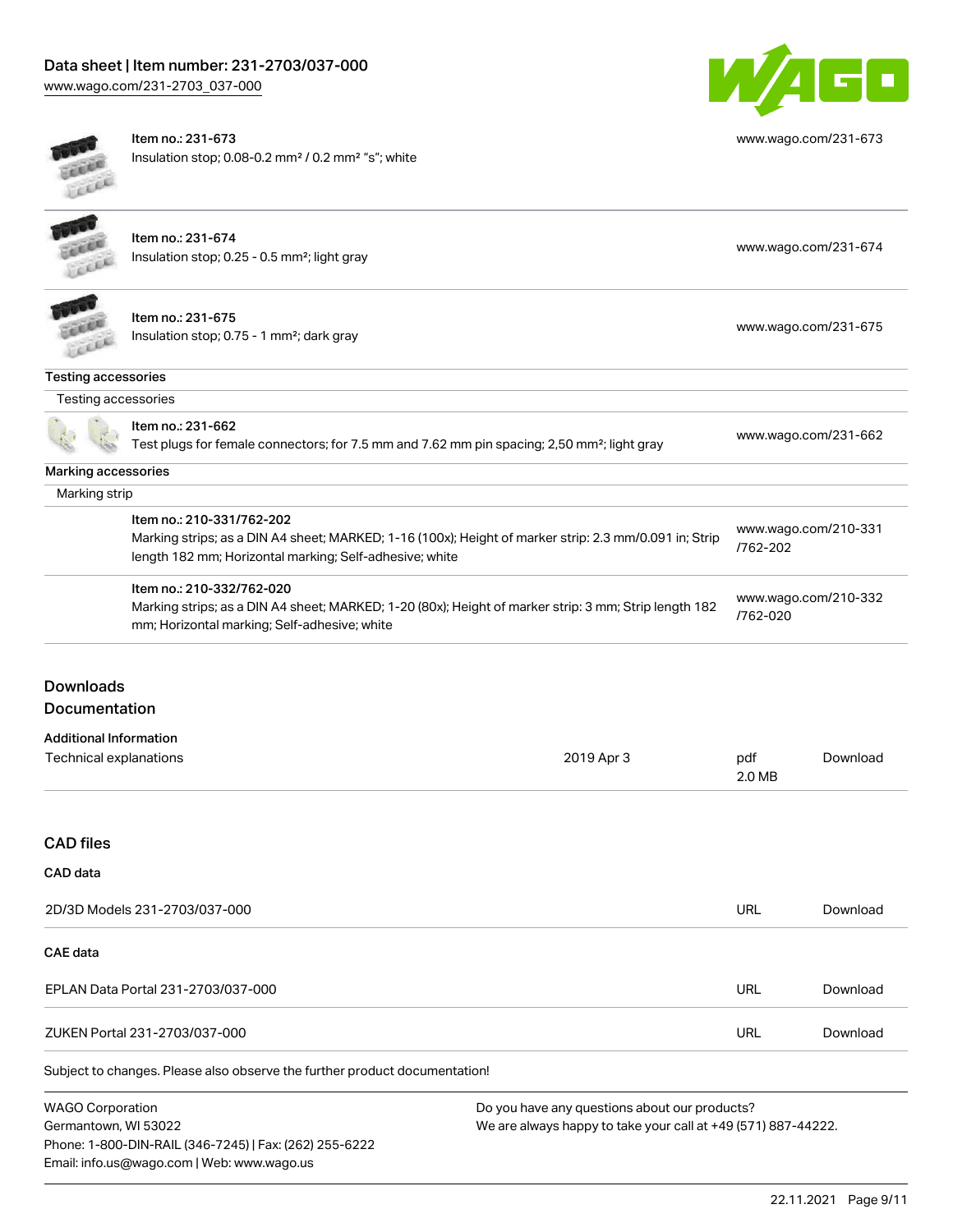

EPLAN Data Portal 231-2703/037-000 URL [Download](https://www.wago.com/global/d/EPLAN_URLS_231-2703_037-000)

# Environmental Product Compliance

#### Compliance Search

| Environmental Product Compliance 231-2703/037-000                                                      | URL | Download |
|--------------------------------------------------------------------------------------------------------|-----|----------|
| 2-conductor female connector; Push-in CAGE CLAMP <sup>®</sup> ; 2.5 mm <sup>2</sup> ; Pin spacing 7.62 |     |          |
| mm; 3-pole; Lateral locking levers; 2,50 mm <sup>2</sup> ; orange                                      |     |          |

#### Installation Notes

Conductor termination

Operating Push-in CAGE CLAMP® is easy, fast and identical to that of CAGE CLAMP®. The screwdriver is fully inserted into the operating slot, holding Push-in CAGE CLAMP® open. After the conductor has been inserted into the clamping unit and the screwdriver been withdrawn, the conductor is clamped safely. Solid and fine-stranded conductors < 0.5 mm² (20 AWG) are terminated and removed using a screwdriver.

Conductor termination

Subject to changes. Please also observe the further product documentation!

WAGO Corporation Germantown, WI 53022 Phone: 1-800-DIN-RAIL (346-7245) | Fax: (262) 255-6222 Email: info.us@wago.com | Web: www.wago.us